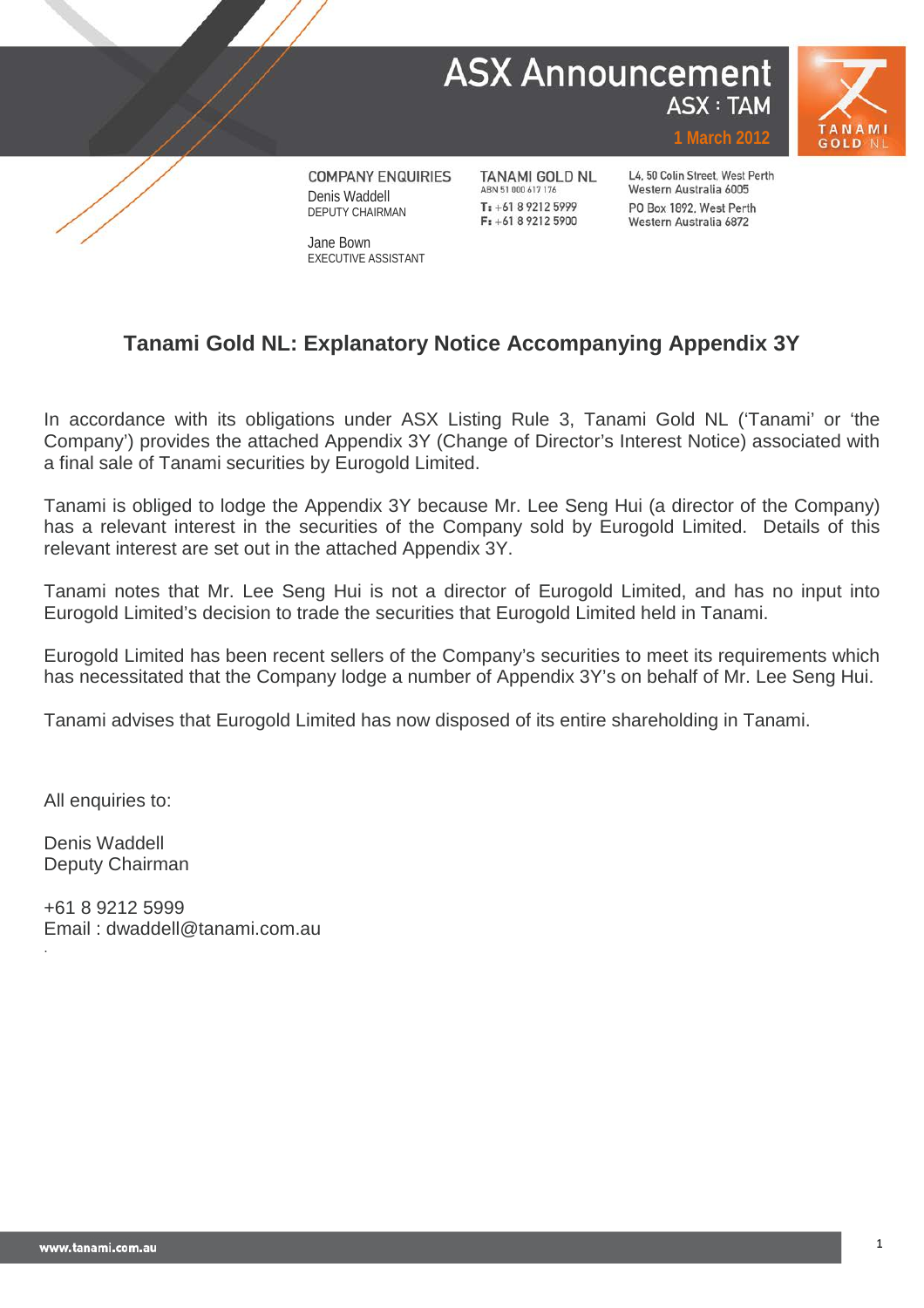*Rule 3.19A.2*

# **Appendix 3Y**

# **Change of Director's Interest Notice**

*Information or documents not available now must be given to ASX as soon as available. Information and documents given to ASX become ASX's property and may be made public.*

Introduced 30/09/01 Amended 01/01/11

| Name of entity: | Tanami Gold NL |
|-----------------|----------------|
| ABN:            | 51 000 617 176 |

We (the entity) give ASX the following information under listing rule 3.19A.2 and as agent for the director for the purposes of section 205G of the Corporations Act.

| Name of Director    | Lee Seng Hui     |
|---------------------|------------------|
| Date of last notice | 28 February 2012 |

#### **Part 1 - Change of director's relevant interests in securities**

*In the case of a trust, this includes interests in the trust made available by the responsible entity of the trust*

Note: In the case of a company, interests which come within paragraph (i) of the definition of "notifiable interest of a director" should be disclosed in this part.

| Direct or indirect interest | Indirect |
|-----------------------------|----------|
|                             |          |

<sup>+</sup> See chapter 19 for defined terms.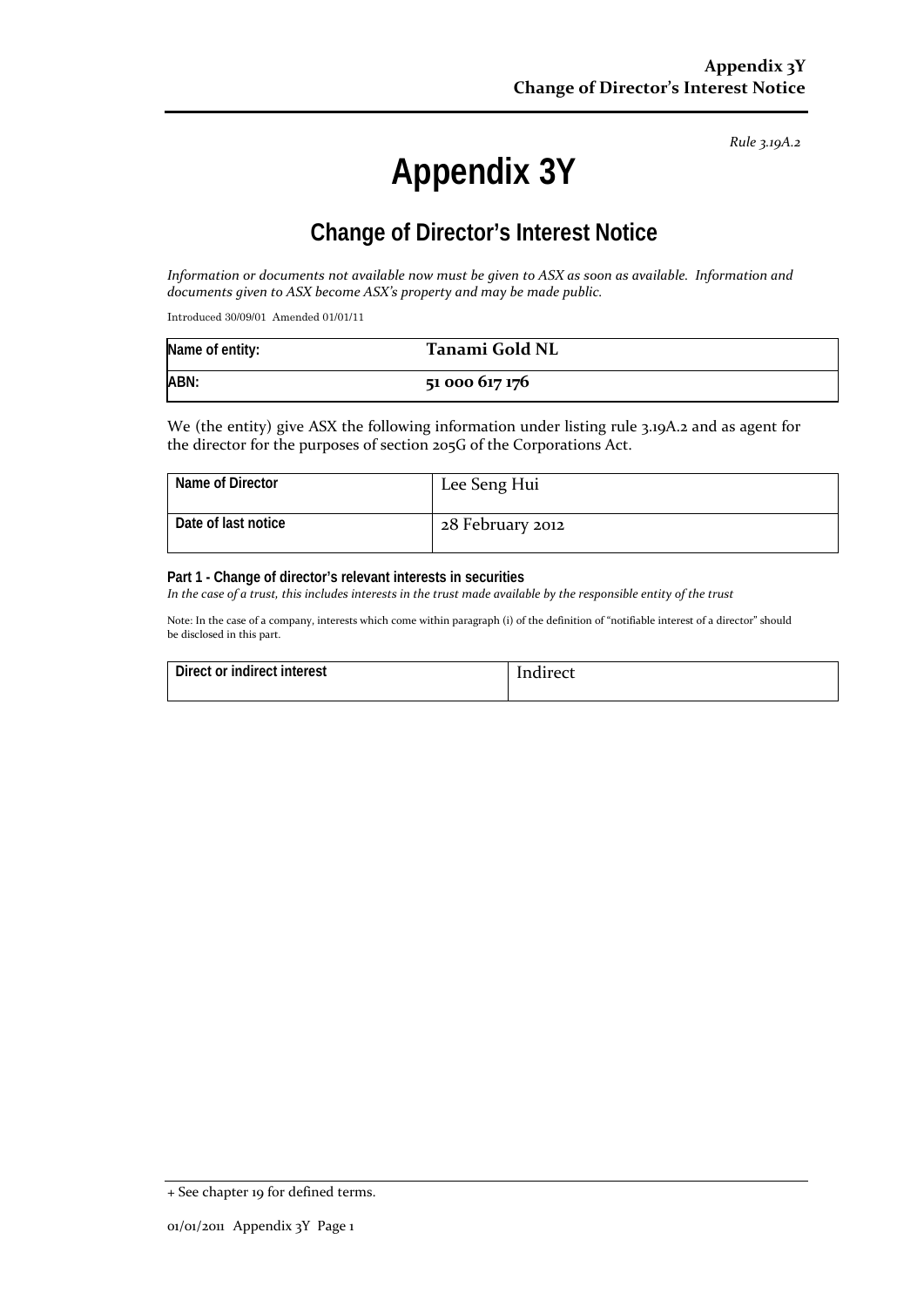| Nature of indirect interest                                                                                          | Registered holders:                                                                                                                                                                                                                                                                                                                              |  |
|----------------------------------------------------------------------------------------------------------------------|--------------------------------------------------------------------------------------------------------------------------------------------------------------------------------------------------------------------------------------------------------------------------------------------------------------------------------------------------|--|
| (including registered holder)<br>Note: Provide details of the circumstances giving rise to the relevant<br>interest. | Allied<br>Properties<br>Resources<br>1.<br>Limited ("APRL") and                                                                                                                                                                                                                                                                                  |  |
|                                                                                                                      | 2. Eurogold Limited                                                                                                                                                                                                                                                                                                                              |  |
|                                                                                                                      | APRL is an indirect wholly-owned<br>subsidiary of Allied Properties (H.K.)<br>Limited ("APHL"). APHL is a non-wholly<br>owned subsidiary of Allied Group Limited<br>("AGL") in which Lee Seng Hui, together<br>with other trustees of the Lee and Lee<br>Trust have a 57.01% interest.                                                           |  |
|                                                                                                                      | The shares that were sold were held by<br>Eurogold Limited which is 36.37%<br>indirectly owned by APHL which is an<br>intermediate holding listed company of<br>APRL. The ultimate holding company of<br>APRL is AGL a company in which Lee<br>Seng Hui, together with other trustees of<br>the Lee and Lee Trust have an interest of<br>57.01%. |  |
|                                                                                                                      | Accordingly, Lee Seng Hui was taken to<br>have had a relevant interest in the shares<br>held by Eurogold Limited.                                                                                                                                                                                                                                |  |
|                                                                                                                      | Lee Seng Hui is not a director of Eurogold<br>Limited and has no input into Eurogold<br>Limited's decision to trade the securities<br>that Eurogold Limited held in Tanami<br>Gold NL.                                                                                                                                                           |  |
| Date of change                                                                                                       | 29 February 2012;                                                                                                                                                                                                                                                                                                                                |  |
| No. of securities held prior to change                                                                               | 1. APRL: 61,378,788<br>2. Eurogold Limited: 7,791,420                                                                                                                                                                                                                                                                                            |  |
| Class                                                                                                                | <b>Ordinary Shares</b>                                                                                                                                                                                                                                                                                                                           |  |
| Number acquired                                                                                                      | Nil                                                                                                                                                                                                                                                                                                                                              |  |
| Number disposed                                                                                                      | 29 February 2012: 7,791,420                                                                                                                                                                                                                                                                                                                      |  |

<sup>+</sup> See chapter 19 for defined terms.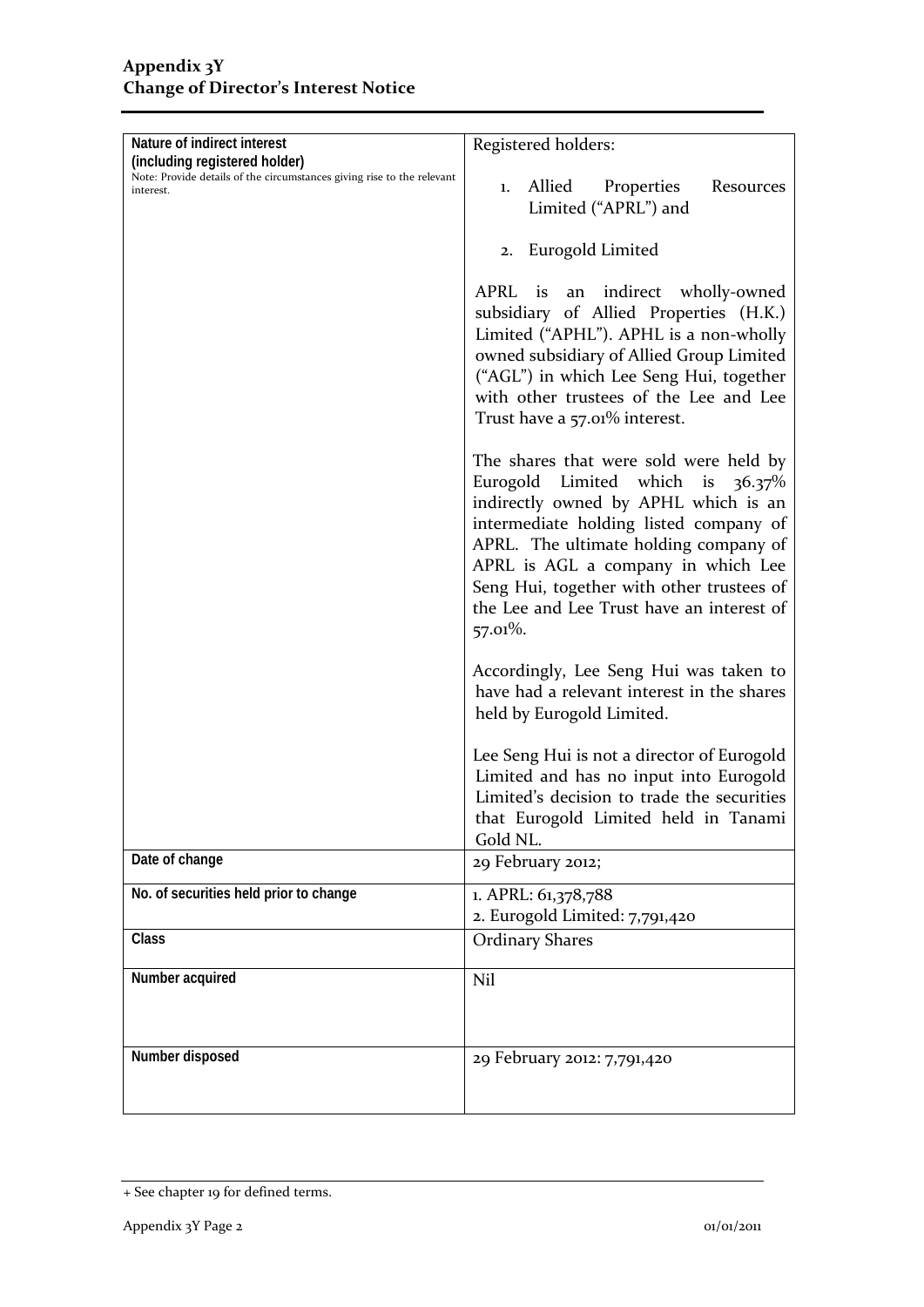| Value/Consideration<br>Note: If consideration is non-cash, provide details and estimated<br>valuation                                                                      | \$5,454,224.90                                                                                                                                                                                                                                                                                                                                                                                                                                                                                                                                                                                                 |
|----------------------------------------------------------------------------------------------------------------------------------------------------------------------------|----------------------------------------------------------------------------------------------------------------------------------------------------------------------------------------------------------------------------------------------------------------------------------------------------------------------------------------------------------------------------------------------------------------------------------------------------------------------------------------------------------------------------------------------------------------------------------------------------------------|
| No. of securities held after change                                                                                                                                        | APRL: 61,378,788<br>1.<br>Eurogold Limited: Nil<br>2.                                                                                                                                                                                                                                                                                                                                                                                                                                                                                                                                                          |
| Nature of change<br>Example: on-market trade, off-market trade, exercise of options,<br>issue of securities under dividend reinvestment plan, participation in<br>buy-back | Eurogold Limited has sold its remaining<br>shareholding in Tanami Gold NL of<br>7,791,420 shares via on-market trade.<br>The shares that were sold were held by<br>Eurogold Limited which is $36.37\%$<br>indirectly owned by APHL which is an<br>intermediate holding listed company of<br>APRL. The ultimate holding company of<br>APRL is AGL a company in which Lee<br>Seng Hui, together with other trustees of<br>the Lee and Lee Trust has an interest of<br>57.01%.<br>Accordingly, Lee Seng Hui was taken to<br>have had a relevant interest in the shares<br>held by Eurogold Limited in Tanami Gold |
|                                                                                                                                                                            | NL.<br>Lee Seng Hui is not a director of Eurogold<br>Limited and has no input into Eurogold<br>Limited's decision to trade the securities<br>that Eurogold Limited held in Tanami<br>Gold NL.                                                                                                                                                                                                                                                                                                                                                                                                                  |

#### **Part 2 – Change of director's interests in contracts**

Note: In the case of a company, interests which come within paragraph (ii) of the definition of "notifiable interest of a director" should be disclosed in this part.

| Detail of contract                                                                                                                  | N/A |
|-------------------------------------------------------------------------------------------------------------------------------------|-----|
| Nature of interest                                                                                                                  |     |
|                                                                                                                                     |     |
| Name of registered holder                                                                                                           |     |
| (if issued securities)                                                                                                              |     |
| Date of change                                                                                                                      |     |
| No. and class of securities to which                                                                                                |     |
| interest related prior to change<br>Note: Details are only required for a contract in<br>relation to which the interest has changed |     |

<sup>+</sup> See chapter 19 for defined terms.